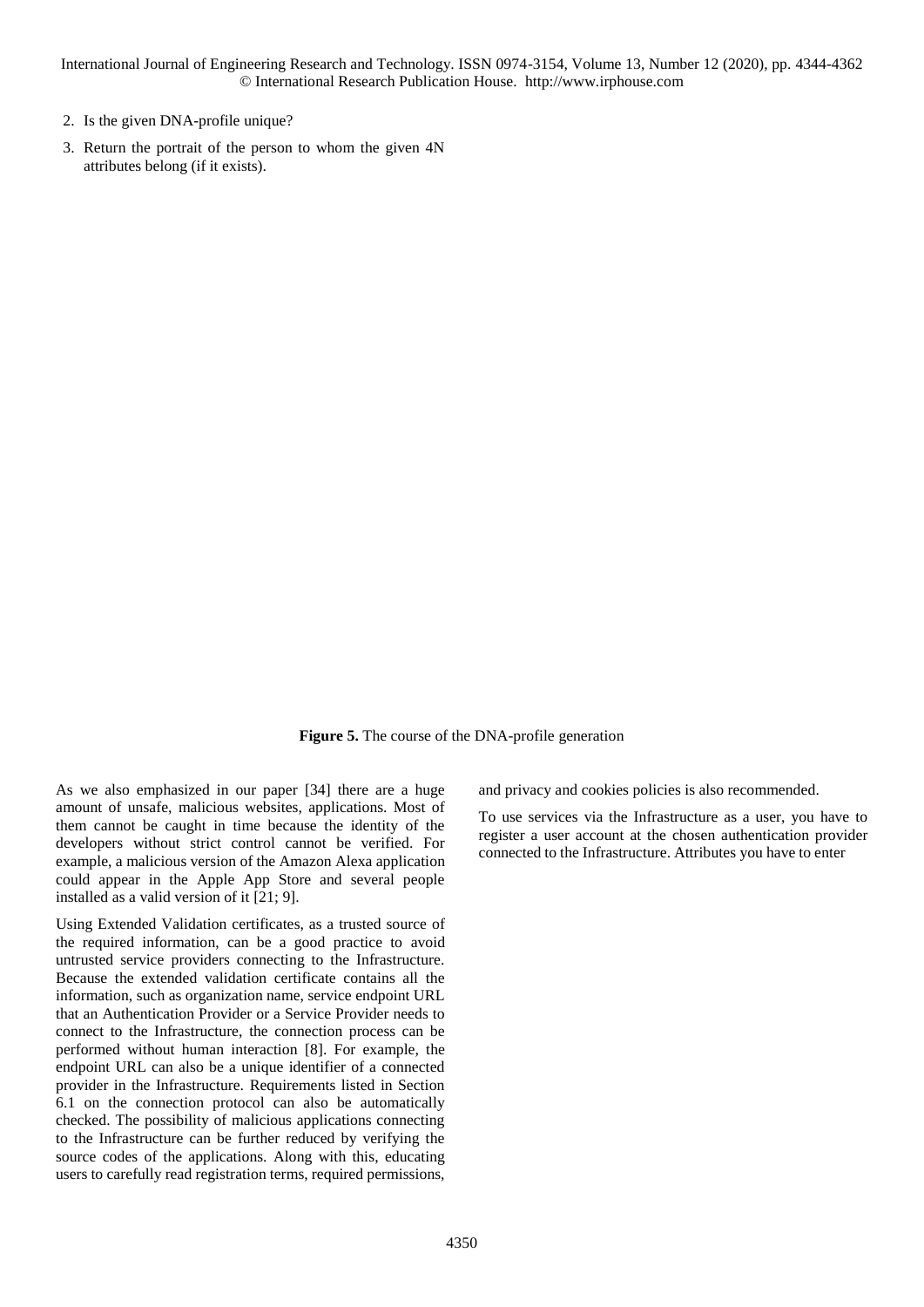which can be extended with optional attributes for wider use, such as ordering from a webshop, electronic banking, or using utility websites. Optional attributes can be almost every personal information, such as e-mail address, phone number, address, or bank account number. Figure 6 presents the user account registration process and the sources of the required attributes in detail. In Phase B, a passive user account will be created which cannot be used to authenticate a user. After identity proofing, it will be extended to a complete user account that can be used to authenticate a user (Phase D).



Figure 6. The registration process of a user account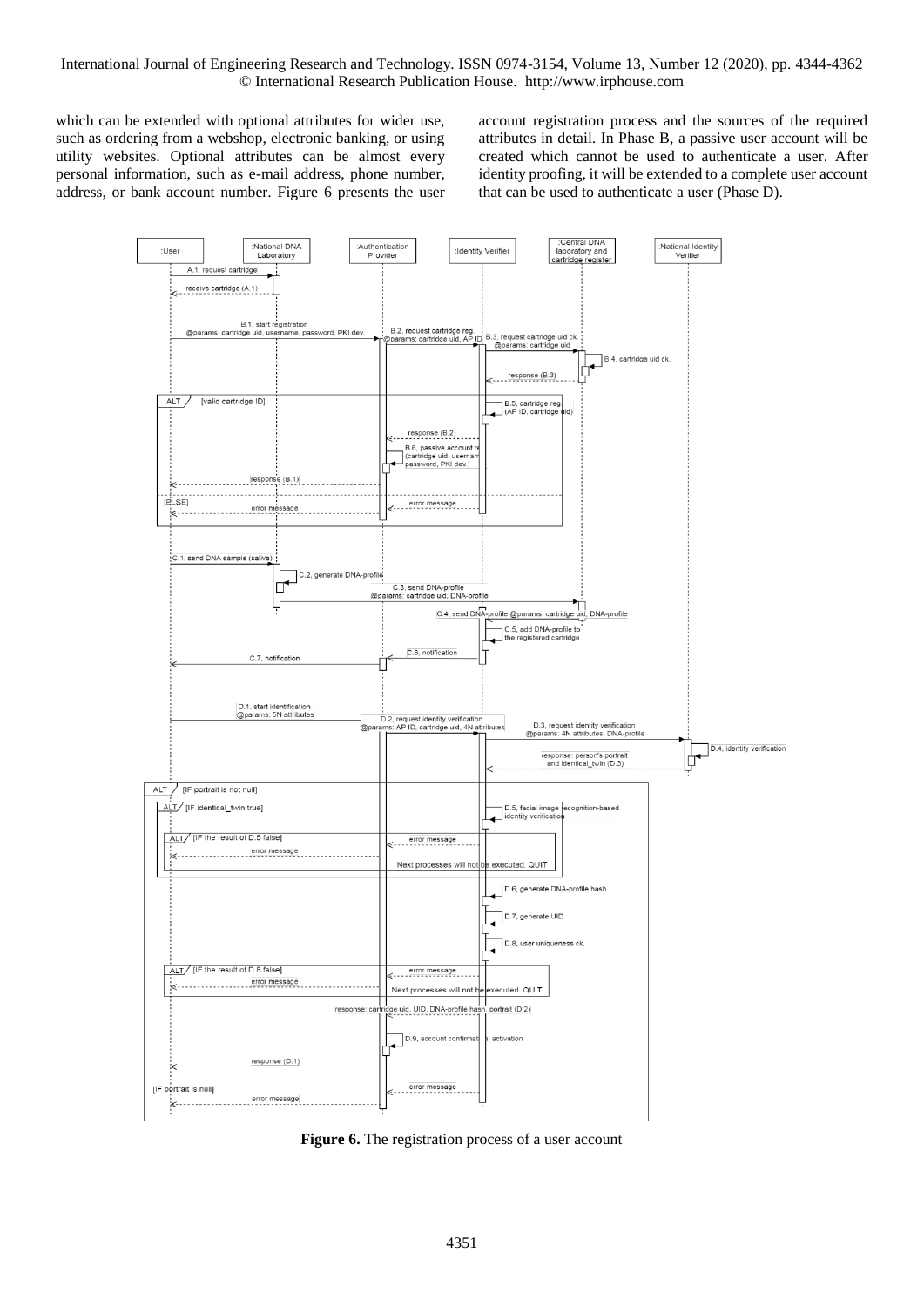The Identity Verifier system is the key element of the registration process, the scheme of which is based on the scheme of the intermediate point designed by the researchers of Murcia University, which keeps connected those systems that take part of the identity verification, such as a National DNA Laboratory and a National Identity Verifier service, and performs priority operations, such as UID generation, DNAprofile hash generation, and uniqueness checking.

Participants of the registration process, such as Authentication Providers, National Identity Verifier systems, DNA laboratories, and the Identity Verifier system exchange and store the public key of their Extended Validation SSL certificates with each other to authenticate each other. And, the Identity Verifier system uses the ISO 3166-1 alpha-3 country code to call the verifier method of the user's country of birth (D.4).

Undoubtedly verifying the identity of the user is a key step in the registration process. To achieve that the Infrastructure to be trusted, we used the NIST SP 800-63 Digital Identity Guidelines package in the design phase. For designing the registration process, we used the principles of Identity Assurance Level 3 which requires in-person or supervised remote in-person identity proofing with checking pieces of superior evidence, such as identity documents that contain biometric template and electronic information protected with a PKI-based method. Supervised remote in-person proofing requires a live operator who performs the identity verification process via a tamper-resistant kiosk which provides a continuous high-resolution video transmission and is equipped with all necessary sensors, such as scanner or camera [26].

Nowadays, identity document-based verification is the most common method to verify somebody's identity. It is no different at the Yoti ID application either because they also use this method extended with live remote video chat to verify the applicant's identity [44]. Although this is a commonly used solution, its use might cause many problems. In the following, we summarize all advantages and disadvantages of using identity document-based proofing.

# Advantages

1. Identity documents are certified and protected against forgery using several security measures, such as watermark, hologram, or fluorescent fiber [30].

# Disadvantages

1. Not everybody has an identity document that contains a biometric template and electronic information protected with PKI-based method, for example, passport or identity card.

2. The quality of scanning, image resolution, and the vast number of document types are critical sources of errors in the Optical Character Recognition process. There is a critical number of different identity document types to be managed based on the PRADO registry, for example, only in Hungary, there are 20 different document types in use, such as passport, personal identity card, or driving license; and solutions for scanning and taking photographs probably differ by each user.

3. The PRADO security features (e.g. fluorescent fiber or watermark) of an identity document cannot be examined in each case on scanned pictures [30].

4. The accuracy and expiry of the information on the identity document, if there is no live connection with the document issuer, cannot be verified.

5. The submitted identity document might contain more attributes than it is necessary, for example, restrictions of driving license. To withhold surplus information, the user has to edit the scanned image of the document, for instance, by covering the extra information.

Because applying identity document-based proofing has several dangerous disadvantages, and it also requires using kiosks, instead of using that, we have designed a human DNAbased verification solution. The registration process is made up of four separate parts, as recommended in Section 9.2 of NIST SP 800-63A, because processing a DNA sample might require a long waiting time [27]. The National Identity Verifier uses the user's 4N attributes and DNA-profile to perform the identity verification. As we described in Section 6.2.6.3 on Storing DNA-profiles, the system has to check that the person exists with the given data and that the given DNA-profile is unique or not, and it returns the portrait that belongs to the person (if who exists with the given data). If the specific person is an identical twin then the Identity Verifier system also performs a facial image recognition-based identity verification, method of which is described below.

Table 3 presents the comparison of commonly used identification methods, and it summarizes the properties used to select the appropriate one.

| properties                  | fingerprint                                                        | facial image                         | human DNA                |
|-----------------------------|--------------------------------------------------------------------|--------------------------------------|--------------------------|
| sampling option             | not everybody can                                                  | everybody can                        | everybody can            |
| accuracy (EER, FNIR)        | $FNIR \ge 0.0009$ (at $FPIR =$<br>0.001, using ten-finger IDFlats) | FNIR $>= 0.068$ (at FPIR $= 0.002$ ) | no FNIR, EER             |
| special hardware to collect | yes, fingerprint scanner                                           | yes, high-resolution camera          | no                       |
| special hardware to process | no                                                                 | no                                   | yes, DNA sequencer / PCR |
| keeping up to date          | yes, sometimes (accident)                                          | yes, continuously                    | no                       |
| on identical twins          | different                                                          | different, but EER 17.4%             | non-different            |

**Table 3.** The properties of commonly used identification methods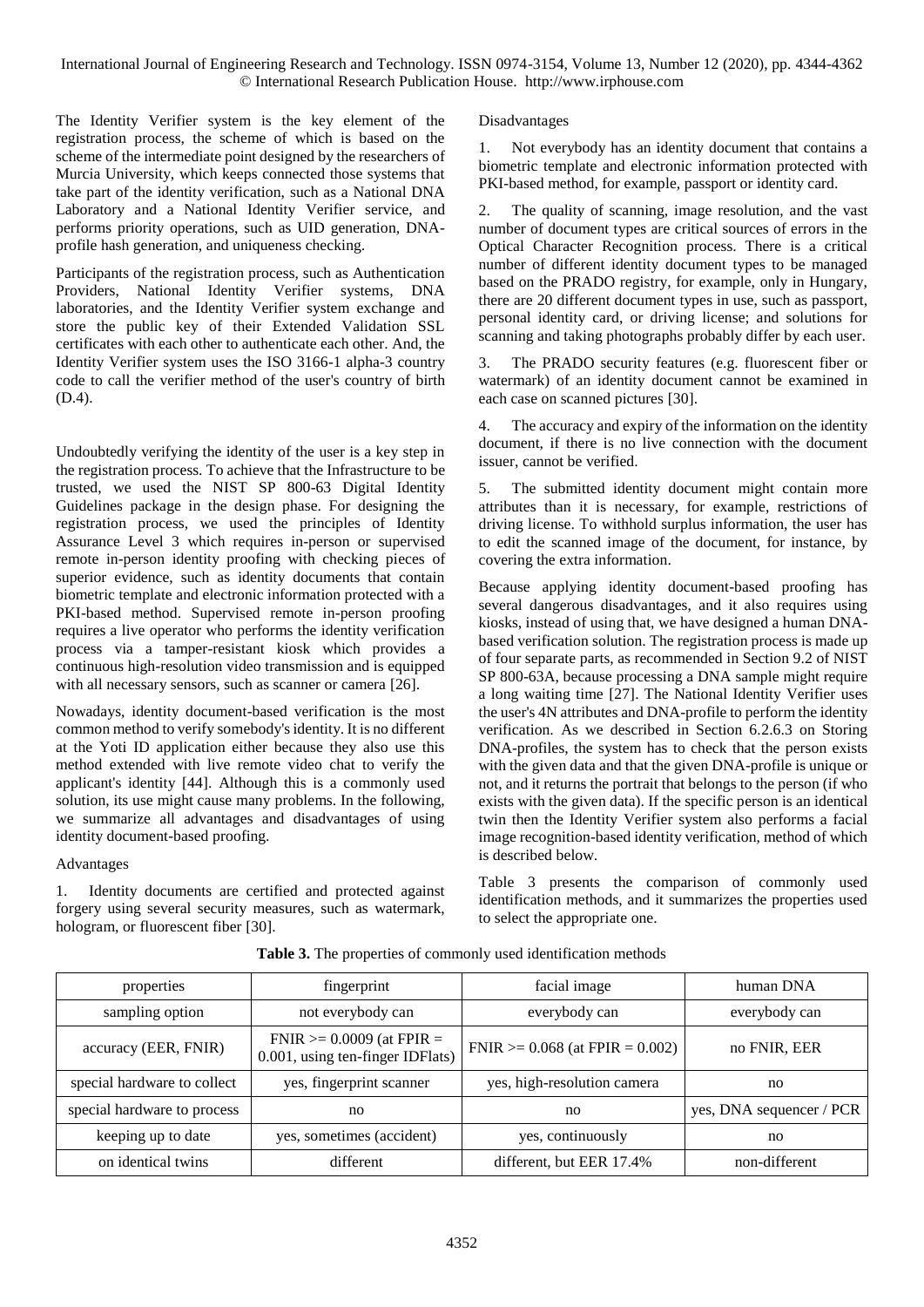The biggest advantages of human DNA are that it has no false negative or false positive (FNIR: False Negative Identification Rate, FPIR: False Positive Identification Rate) measures, everybody can give samples, and the DNA-profile does not change; but the non-difference on identical twins is the biggest problem of which. Using facial image recognition as an additional method can solve the identical twins' identity verification problem. Although fingerprint technology performs better accuracy, it requires the ten-finger IDFlats method, which captures all fingers, left slap, right slap, and two thumbs simultaneously, to achieve 0.0009 FNIR value; and using ordinary one index finger capturing performs 0.019 FNIR at 0.001 FPIR [2]. And unfortunately, fingerprint capturing requires a special scanner which is not as widely available as a high-resolution camera required for facial image recognition. Both two technologies are dependent on changing personal characteristics, such as changing face or finger damages. Fingerprint capturing might fail if the user's finger damaged, dirty, or missing. While, the accuracy (FNIR) of facial image recognition depends on the user's age, like it is 0.008 for people over age 55, 0.027 for young (19-30-year-old) people, 0.29 for younger (8-13 year old) people, and 0.4 for kids at 0.005 FPIR [29].

In summary, these are the reasons why we chose human DNA for identity verification.

Facial image recognition-based identity verification is an additional method to verify the identity of identical twins after DNA-based verification. It is a required method because human DNA cannot be used to differentiate two identical twins (of course, who are each other's siblings). The algorithm requests a portrait from the user and compares it to the user's portrait

received from the National Identity Verifier, if they match, then the same person wants to register as who belongs to the given 4N attributes. Unfortunately, facial image recognition also has limitations in differentiating identical twins as the paper 9 [17]. emphasized that the Equal Error Rate was 17.40 percent with the best performing algorithm, and the average EER (Equal Error Rate) was 42.70 percent. All EERs were measured with matching one image with controlled and one image with uncontrolled illumination; and the images were taken one year apart. Nevertheless, facial image recognition can be an applicable method to perform identical twins' identity verification; and the process can also be extended with live operators for more precise performance. The user uniqueness check algorithm also uses this method to filter out account redundancies.

To minimize the risk of misuse of stored DNA-profiles, we recommend storing the hash of the DNA-profiles instead. Adding SALT to the string that will be hashed can rise the safety of DNA-profile storing like Recital 28 of the GDPR recommends [\(https://eur-lex.europa.eu/legal](https://eur-lex.europa.eu/legal-content/HU/TXT/ELI/?eliuri=eli:reg:2016:679:oj)[content/HU/TXT/ELI/?eliuri=eli:reg:2016:679:oj.](https://eur-lex.europa.eu/legal-content/HU/TXT/ELI/?eliuri=eli:reg:2016:679:oj) 2016). Also, the stored DNA-profile hash can only be used by the system that owns the SALT, for example, as we mentioned in Section 6.2.6.3, only the National register can identify people with their DNA-profiles which are stored in the register because only that system owns the SALT used for the hash generation. In other words, if the database is compromised then nobody except the owner can resolve the DNA-profile hash values. The method of the process is described in Pseudocode 1.

| DNA-profile hash generation method                      |  |  |
|---------------------------------------------------------|--|--|
| @params: DNA-profile string                             |  |  |
| @return DNA-profile hash string                         |  |  |
| READ SALT from the secure storage into variable temp    |  |  |
| $concA = CONCAT$ @ params with temp                     |  |  |
| $DNA$ -profile hash = generate a hash from conc $A$     |  |  |
| return DNA-profile hash                                 |  |  |
| Pseudocode 1: The method of DNA-profile hash generation |  |  |
|                                                         |  |  |

Minimizing the number of required attributes is one of the key messages of the GDPR, which means that try to request only those attributes that are inevitable to identify the individual or to provide the requested service [\(https://eur](https://eur-lex.europa.eu/legal-content/HU/TXT/ELI/?eliuri=eli:reg:2016:679:oj)[lex.europa.eu/legal-](https://eur-lex.europa.eu/legal-content/HU/TXT/ELI/?eliuri=eli:reg:2016:679:oj)

[content/HU/TXT/ELI/?eliuri=eli:reg:2016:679:oj\)](https://eur-lex.europa.eu/legal-content/HU/TXT/ELI/?eliuri=eli:reg:2016:679:oj). A unique identifier is a key to achieve the goal of avoiding requesting several attributes just to unequivocally identify the user, for example, leaving a comment, in the ordinary case, requires name, e-mail address, or phone number, and to prove such services as automatized data erasure or attribute sharing and monitoring. However, there are several personal identifiers all over the World, none of them can be used as a global identifier because all of them are only local and not unified; and caused by these, they are not unique. But a more worrying problem is that most of these identifiers contain and leak personal information, such as gender, birth date, ethnic, or issuer identifier [39]. To avoid these issues, we have invented a new unique identifier model for the Infrastructure, which can be globally unique based on the 4N attributes; Pseudocode 2 describes the method of which.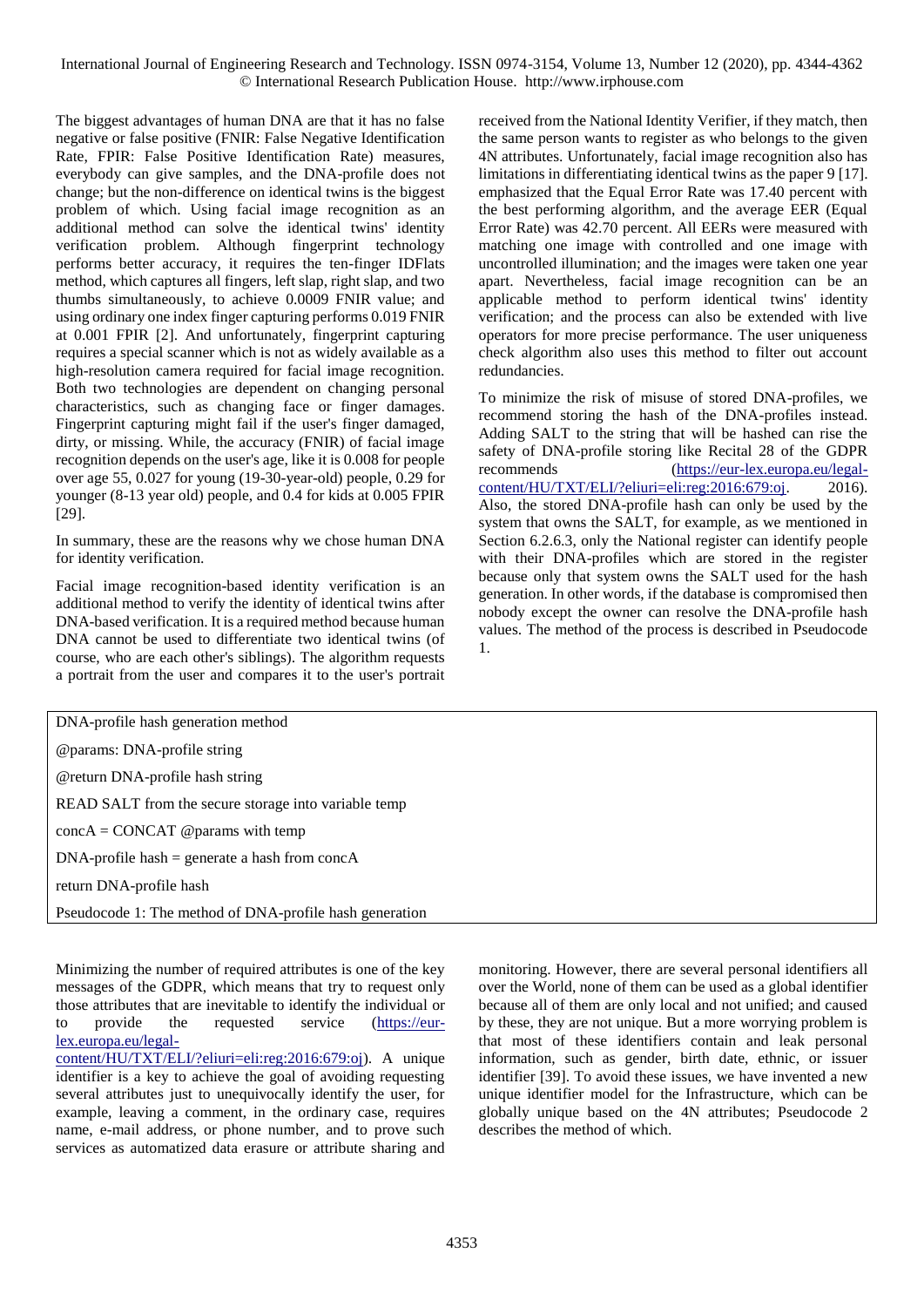UID generation method @params: 4N attributes @return string READ SALT from the secure storage into variable temp concA = CONCAT @params with temp UID = generate a hash from concA return UID Pseudocode 2: The method of the UID generation

Generating a hash value is not a big deal but finding the appropriate components is that. So, we focused on the following criteria when we designed our UID model:

- 1. Each user has only one UID.
- 2. Each UID must be unique.

3. The UID must not leak personal information, for example, when the gender or date of birth can be derived from a user identifier – such as in the case of the Hungarian personal identifier –

4. The UID must be related to the user in such a way as to ensure that when a user changes authentication provider or creates a new account, but the 4N attributes remain unchanged, then get the same identifier.

5. The UID should be changeable/replaceable when it is necessary, for example, in the case of witness protection or domestic violence.

Using the 4N attributes as the basis of the UID generation fulfills all the criteria above; and using a hash algorithm with the SALT ensures that the UID does not leak personal information, and it can be verified that the UID was generated by the Infrastructure.

In addition, there are circumstances when changing the identity or the UID is inevitably necessary. For example, identity change in witness protection programs is a dominant one out of all the circumstances. In the course of the procedure, by completely changing the known 5N attributes of a specific person, a completely new identity is given, but when the root cause is not sought for in such a drastic solution, even then it is possible that a user wishes to gain a new identity by changing any of his/her 5N attributes, for instance, due to domestic violence someone changes his/her name, moves to another city, and does not want to reveal his/her former life.

To satisfy these requirements, the unique user identifier is based on the 4N attributes and it can be changed, and as a result of this change, the person appears as a new user in the Infrastructure.

Ensuring the uniqueness of a user account, similar to the uniqueness of a UID, is a key element of the Infrastructure. So, the algorithm filters out the anomalies originating from changing the 4N attributes using physical properties to prevent that more than one virtual account belongs to a specific physical user, and ensures that authentication providers are disjoint on a specific user. As we mentioned previously, human DNA cannot be used to differentiate identical twins, however, facial image recognition also has deficiencies, it can be an applicable alternate. Pseudocode 3 describes the method of uniqueness checking.

| uniqueness checking                                       |  |  |
|-----------------------------------------------------------|--|--|
| @params: UID, DNA-profile hash, portrait, identical_twin  |  |  |
| @return bool                                              |  |  |
| FOR each Authentication Provider DO                       |  |  |
| IF UID is unique                                          |  |  |
| IF DNA-profile hash is not unique                         |  |  |
| IF identical_twin is true                                 |  |  |
| SELECT all portraits belong to the given DNA-profile hash |  |  |
| FOR each portrait DO                                      |  |  |
| IF portrait match with the given portrait                 |  |  |
| return false                                              |  |  |
| <b>ELSE</b>                                               |  |  |
| return false                                              |  |  |
| <b>ELSE</b>                                               |  |  |
| return false                                              |  |  |
| return true                                               |  |  |
| Pseudocode 3: The method of uniqueness checking           |  |  |
|                                                           |  |  |

The Router, the scheme of which is based on the scheme of the intermediate point designed by the researchers of Murcia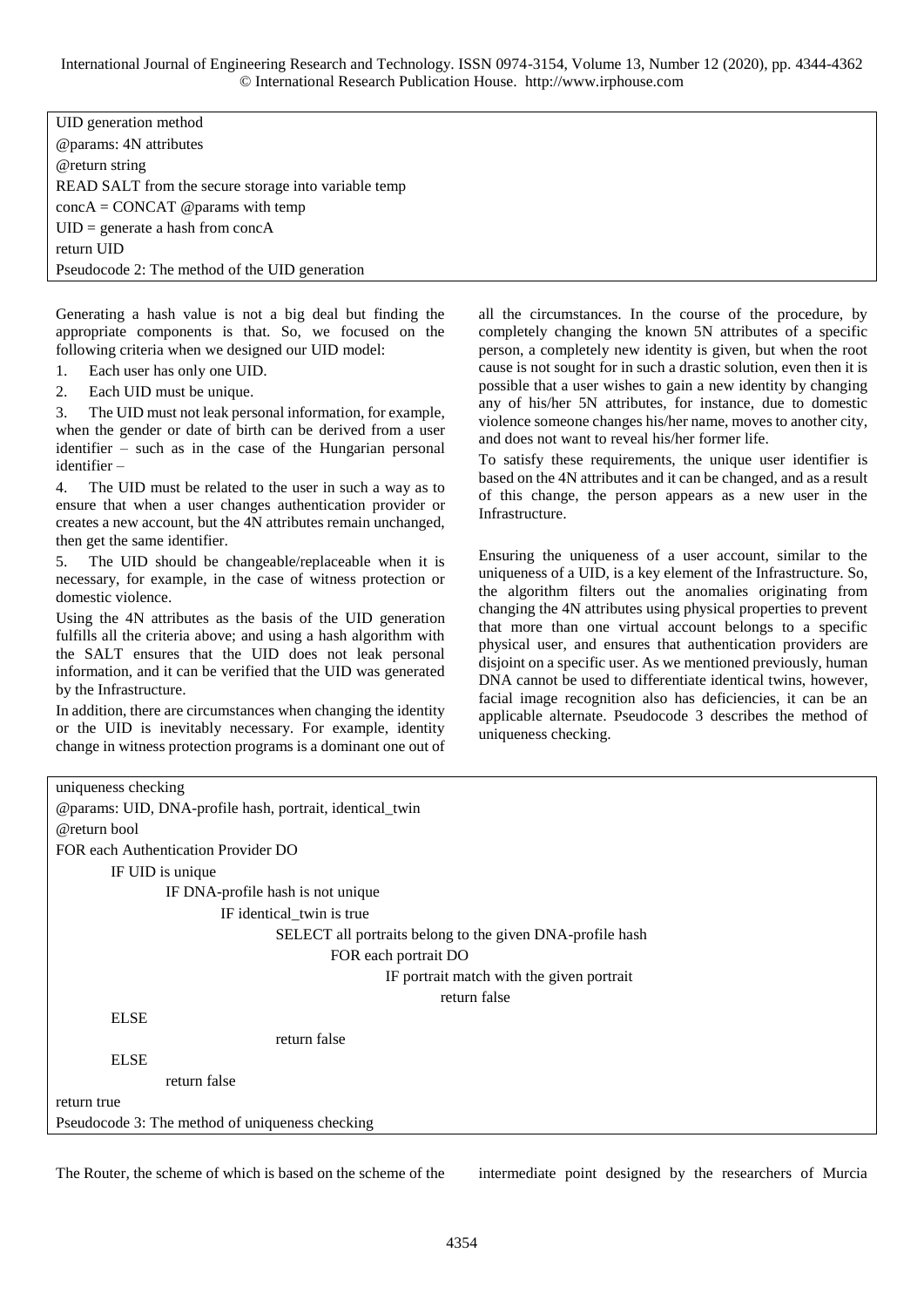University, is the key element of the user authentication and attribute sharing presented in Figure 7 because it coordinates the cooperation between authentication providers and service providers based on the Extended Validation SSL certificate standard described in [8]. This cooperation includes the Service Provider registering into the system of an Authentication Provider, user authentication and attribute sharing, and automatized data erasure service management. In these cases, all participants also use Extended Validation SSL certificates to authenticate each other. Pseudocode 4 describes the frame of a Service Provider registration process. While, the method of user authentication and attribute sharing is based on the concept of Google Sign-in service extended with a detailed list of shared attributes – active and archive as well – allowing the user to follow what shared with whom in accordance with Article 15 of the GDPR [\(https://eur-lex.europa.eu/legal](https://eur-lex.europa.eu/legal-content/HU/TXT/ELI/?eliuri=eli:reg:2016:679:oj)[content/HU/TXT/ELI/?eliuri=eli:reg:2016:679:oj.](https://eur-lex.europa.eu/legal-content/HU/TXT/ELI/?eliuri=eli:reg:2016:679:oj) 2016). The user can check what attributes are shared with the service providers without directly interacting with them. And, by the way of the attribute transfer, which is performed in case of each authentication, occurring in the point 4 of Figure 7, the Infrastructure enables the local Service Provider to maintain the correctness and consistency of data required under Paragraph 1/d of Article 5 of the GDPR [\(https://eur-lex.europa.eu/legal](https://eur-lex.europa.eu/legal-content/HU/TXT/ELI/?eliuri=eli:reg:2016:679:oj)[content/HU/TXT/ELI/?eliuri=eli:reg:2016:679:oj.](https://eur-lex.europa.eu/legal-content/HU/TXT/ELI/?eliuri=eli:reg:2016:679:oj) 2016).



**Figure 7.** User authentication and attribute sharing

Service Provider connection to the Infrastructure

@params: Extended Validation SSL certificate

Service Provider starts the registration with entering its Extended Validation SSL certificate

Router for each Authentication Provider DO

REQUEST Service Provider registration using the public key of the Service Provider

Authentication Provider REGISTER the Service Provider

--the Authentication Provider will use the endpoint URL of the Router which was entered earlier

Router REGISTER the certificate of the Service Provider

Pseudocode 4: The method of a Service Provider connection to the Infrastructure

And, the automatized data erasure service management performed by the Router allows the user to request from a Service Provider to delete all information stored about him/her. The user can call the automatized data erasure service of the specific Service Provider via his/her user account without any direct interaction with the Service Provider, and the service automatically performs data erasure; Figure 8 presents the procedure. The automatized data erasure service primarily provides support to the Service Provider in fulfilling requests relating to the user's right to erasure under Article 17 of the GDPR[\(https://eur-lex.europa.eu/legal-](https://eur-lex.europa.eu/legal-content/HU/TXT/ELI/?eliuri=eli:reg:2016:679:oj)

[content/HU/TXT/ELI/?eliuri=eli:reg:2016:679:oj.](https://eur-lex.europa.eu/legal-content/HU/TXT/ELI/?eliuri=eli:reg:2016:679:oj) 2016).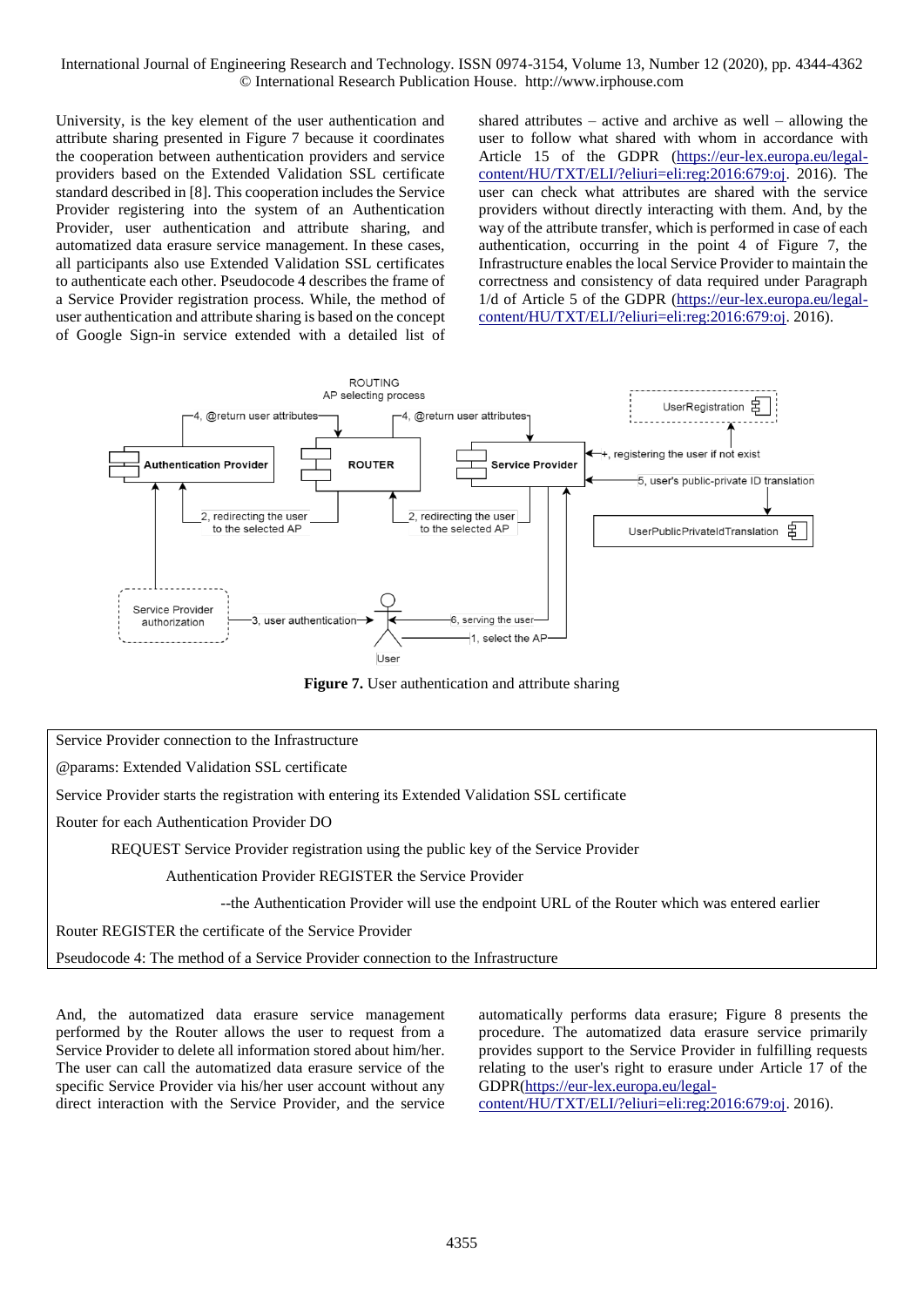

**Figure 8.** The process of the automatized data erasure service

User's base attributes sometimes need updates which require special cases, such as the 4N attributes can be updated by a new account creation, the portrait can be updated automatically from a National Identity Verifier system via the Identity Verifier system using the 4N attributes, and the DNA-profile hash must remain unchanged.

Updating the 4N attributes, such as name, data of birth, or parent's name causes the change of the UID; we will describe a method to export and import data of former account in Section 6.7, which ensures that a user may import the former UID and the formerly shared attributes information. Instead of updating the 4N attributes, we require that the user to delete the current account and register a new one to avoid the extreme complexity of the uniqueness check algorithm that could cause its vulnerability. For example, the algorithm should be able to differentiate a redundant account and an account being updated. While, using UID converter tables ensures that a changed UID can be related to a former UID stored in the database of a Service Provider to avoid anomalies and inconsistencies. In the case of the traditional model, a user registration function has been implemented in each system, in general, to locally manage the users' data. In our view, people should not be registered as users, but according to roles, such as employee or client. The role of the UID converter table, in this case, is to keep a record of who has access to a specific system and to associate the entity identifier created in the given role to the entity's UID, which is illustrated in Figure 9; an example is available in our Zenodo repository [40].



**Figure 9.** An example of the UID converter table

While, the permanent online connection with National Identity Verifier systems, which also ensures automatic portrait update, allows the specific Authentication Provider via the Identity Verifier system to periodically check the validity of the 4N attributes in a user account. This is a great advantage over identity document-based proofing because it ensures that the validity of the 4N attributes to be checked without disturbing the user or depending on the expiration date, for example, might as well every day or every week; and if the Authentication Provider finds that the validity of the 4N attributes was expired then it might set the user account to passive state.

The day of a user account deletion once comes in every system, but in the case of the Infrastructure, it is a little bit more special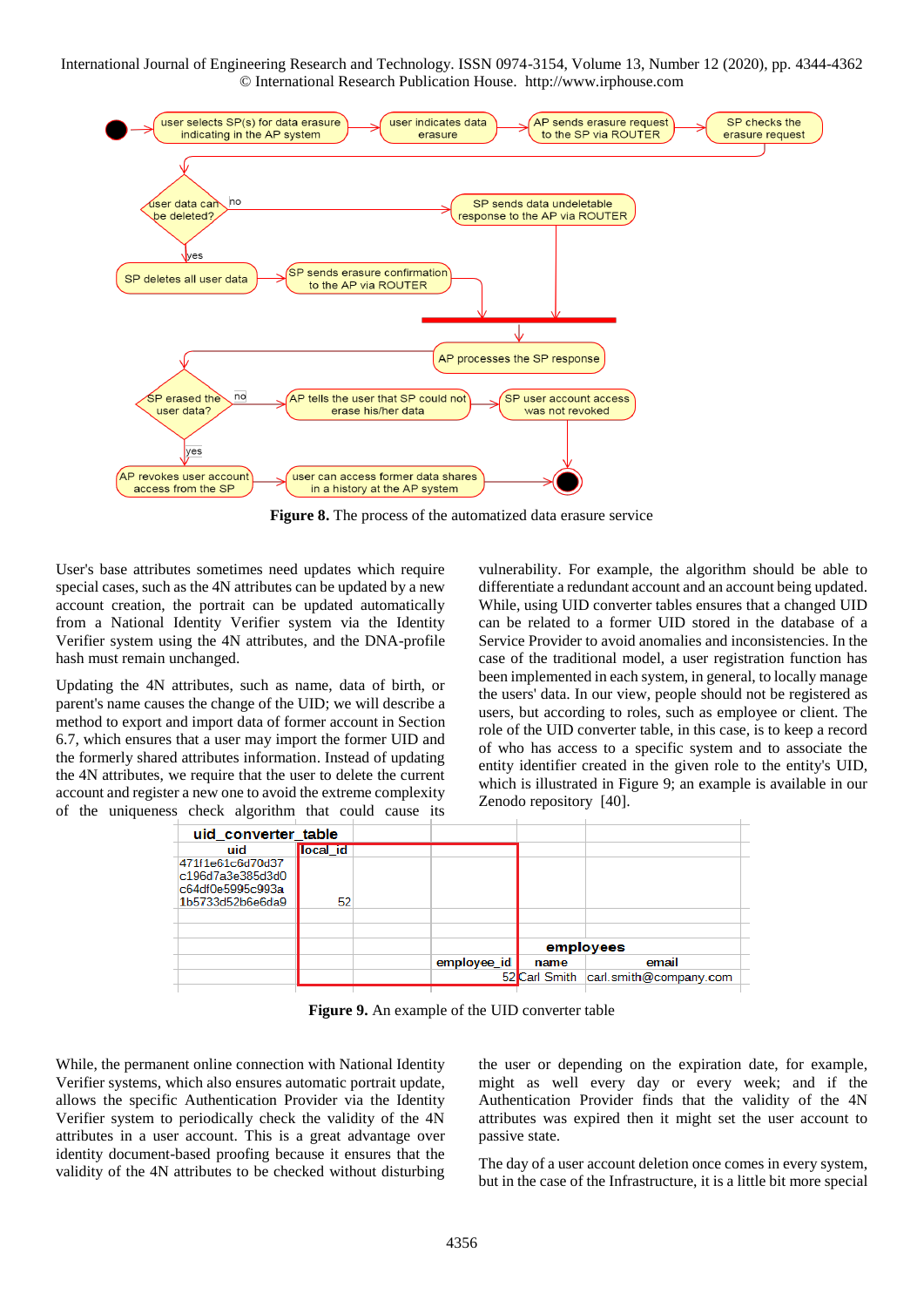because of user data migration. Because, in support of exercising the user's right under Article 20 of the GDPR, as emphasized in the introductory part of our paper, the Infrastructure enables the import of the list describing the attributes already shared with services when the authentication provider is changed[\(https://eur-lex.europa.eu/legal-](https://eur-lex.europa.eu/legal-content/HU/TXT/ELI/?eliuri=eli:reg:2016:679:oj) [content/HU/TXT/ELI/?eliuri=eli:reg:2016:679:oj\)](https://eur-lex.europa.eu/legal-content/HU/TXT/ELI/?eliuri=eli:reg:2016:679:oj). Which list will be generated by the user account deletion algorithm; Pseudocode 5 describes the method of which. The service ensures data consistency. An example former data migration certificate and the scheme of which is available in our Zenodo repository [41].

| user account deletion                                                  |  |
|------------------------------------------------------------------------|--|
| @return file or void                                                   |  |
| user REQUEST his/her account deletion from the Authentication Provider |  |
| IF the user does not want to keep his/her attribute shares             |  |
| Authentication Provider FOR each linked Service Provider DO            |  |
| REQUEST automatized data erasure                                       |  |
| IF the process FAILS                                                   |  |
| Authentication Provider INFORM the user about failed data erasure      |  |
| Authentication Provider CANCEL the account deletion                    |  |
|                                                                        |  |

Authentication Provider GENERATE a certificate of the user's all information (former UID, DNA-profile hash, portrait, shared attributes)

Authentication Provider REGISTER the certificate generated above

Authentication Provider REQUEST the user to download the certificate created in the previous step

Authentication Provider DELETE the user's account

Authentication Provider GENERATE a certificate of the user's all information (former UID, DNA-profile hash, portrait, shared attributes)

Authentication Provider REGISTER the certificate generated above Authentication Provider REQUEST the user to download the certificate created in the previous step Authentication Provider DELETE the user's account Pseudocode 5: The method of a user account deletion.

Former data import function is the extension of the user account deletion service because it performs the import of the exported data using the former data migration certificate generated by the user account deletion service; Pseudocode 6 describes the method of which.

former data import

@params: former data migration certificate file

@return bool or string

user REQUEST former data import

IF current Authentication Provider certificate verification requested from the former Authentication Provider via the Identity Verifier is true

IF the former UID and the current UID are equal

current Authentication Provider imports the list of the user's formerly shared attributes (both active and archive)

ELSE

IF the former DNA-profile hash and the current DNA-profile hash are equal

IF portrait verification requested from the Identity Verifier is true

 current Authentication Provider imports the former UID and list of the user's formerly shared attributes (both active and archive)

current Authentication Provider generates a human-readable list of Service Providers which

require user activity to update user's data

--user has to manually update his/her data in the systems of former Service Providers

using his/her former UID ELSE

return false

ELSE

return false

ELSE

return false

Pseudocode 6: The method of the former data import function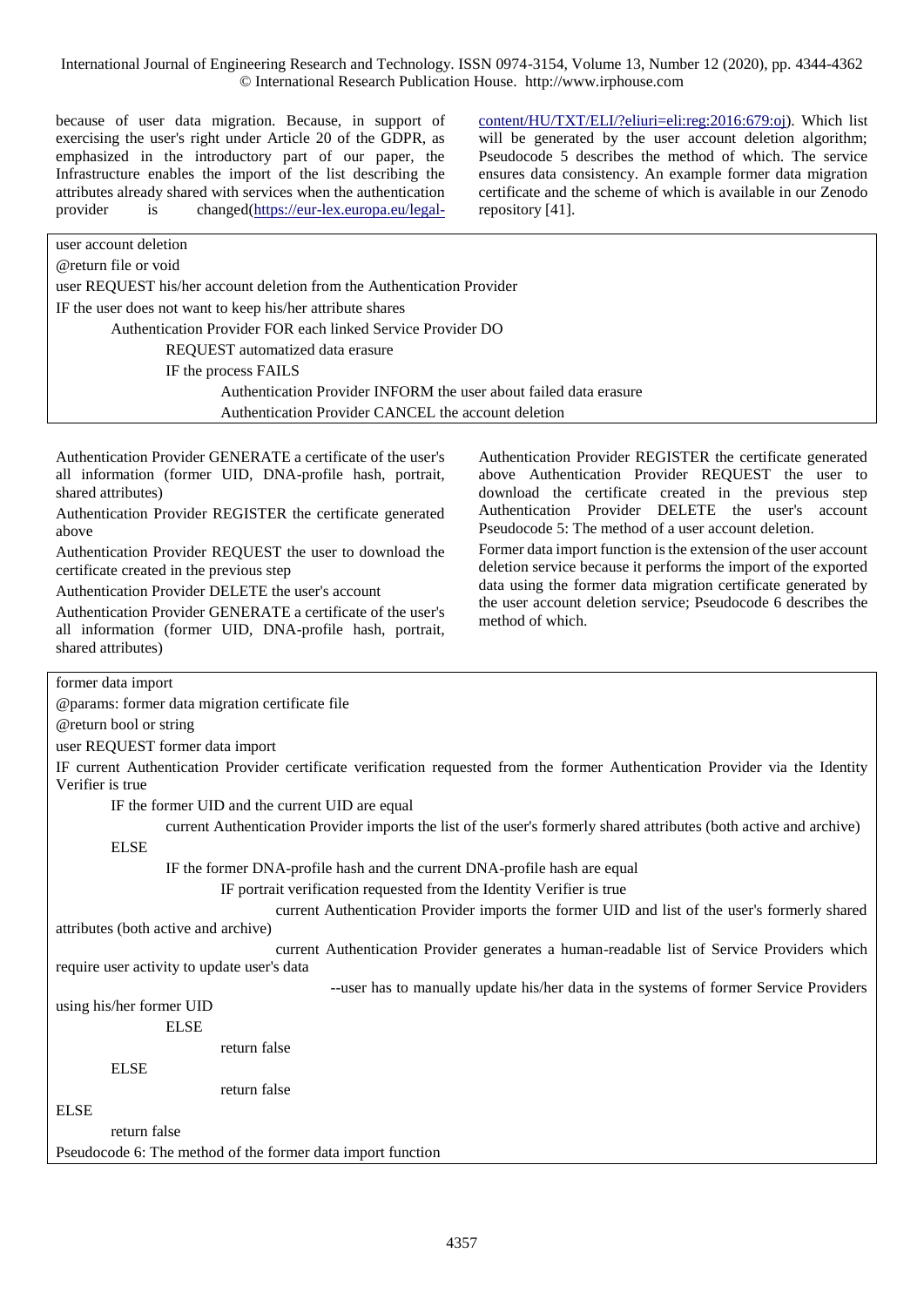In this case, adding the user's former UID to the current account enables that the formerly shared attributes are still available for the service providers, but the user has to manually request the association between the former and current UID via the UID update service of the service providers: the Service Provider requires access to the former UID and it updates the UID stored in its database with the current UID.

The AKEN Infrastructure combines the essential functions of the existing systems, such as the scheme of an intermediate point, listing of shared attributes, or facial image recognitionbased identity verification with our robust methods, such as human DNA-profile management, automatized data erasure, or former data migration. This section summarizes and emphasizes these unique values.

Our protocol for human DNA-profile management covers the whole process from sample collection, through DNA profile generation, to DNA profile storage. Which is the basis of the identity verification and uniqueness checking. To handle the identification trouble of identical twins, we extended our human DNA protocol with facial image recognition. In our protocol, human saliva samples are collected with a transparent plastic cartridge; the properties of which are the following:

1. Made from transparent plastic with an embedded RFID chip.

2. The chip stores the cartridge identifier encrypted with the secret key of the manufacturer and the identifier of the cartridge manufacturer separated with a hashtag, which ensures that cartridges cannot be exchanged accidentally or intentionally.

3. To avoid further misuse, the unique identifier of each manufactured cartridge is registered at the Central DNA laboratory and cartridge register, and the details of official manufacturers, such as the name, location, and public key are also registered in which system.

Using unreopenable caps and tamper-evident bags protects against samples modification.

And, giving saliva sample in the same way as it can be seen in this video

[\(https://www.youtube.com/watch?v=3oTaydRPm3w\)](https://www.youtube.com/watch?v=3oTaydRPm3w) can reduce the unauthorized DNA-sample use, such as using saliva left on glass edge because the process needs as much saliva which cannot be got without the donor's knowledge (unnoticed).

Figure 5 presents the course of DNA-profile generation from sample entering process to final DNA-profile result which can be all the applied STR markers concatenated into one string without any delimiters, such as comma, decimal separator, or space. This concatenation can ensure that person's diseases or medical symptoms cannot be derived from the DNA-profile.

In this paper, we recommended a possible method to permanently store DNA-profiles in such a way that DNAprofiles can be stored in a separated register which only refers to the personal register records with an identifier. The identifier of a record from the personal register can be a hash generated from the concatenated 5N attributes similar to the UID generation method, but it is important to emphasize that the generated record identifier must only be dynamically generated and it must not be stored in the personal register to rise the safety of the separated DNA-profile register; the DNA-profile can also be stored as a hash value (the DNA-profile hash generation method of the Identity Verifier might be applied, in Section 6.3.3). Human DNA-profile management is the key element of the Infrastructure. Nevertheless, we are not going to preface strict constraints on storing DNA-profiles but a National Identity Verifier system must be able to answer the following questions of the Identity Verifier system:

1. Does a person with the given 4N attributes and DNAprofile exist?

2. Is the given DNA-profile unique?

3. Return the portrait of the person to whom the given 4N attributes belong (if it exists).

While the UID generation method is the basis of such other services as automatized data erasure and complete former data migration. The model of our identifier is based on the following criteria:

1. Each user has only one UID.

2. Each UID must be unique.

3. The UID must not leak personal information, for example, when the gender or date of birth can be derived from a user identifier – such as in the case of the Hungarian personal identifier –

4. The UID must be related to the user in such a way as to ensure that when a user changes authentication provider or creates a new account, but the 4N attributes remain unchanged, then get the same identifier.

5. The UID should be changeable/replaceable when it is necessary, for example, in the case of witness protection or domestic violence.

Generating a salted hash as a UID from the concatenated 4N attributes ensures that the identifier fulfills all of the listed criteria. And, it can fulfill the data minimization principle of the GDPR (Paragraph 1/c of Article 5), for example, there is no need for other identifier attributes, such as email address or the 5N attributes but the UID to perform the automatized data erasure service [\(https://eur-lex.europa.eu/legal](https://eur-lex.europa.eu/legal-content/HU/TXT/ELI/?eliuri=eli:reg:2016:679:oj)[content/HU/TXT/ELI/?eliuri=eli:reg:2016:679:oj.](https://eur-lex.europa.eu/legal-content/HU/TXT/ELI/?eliuri=eli:reg:2016:679:oj) 2016).

The list below summarizes the services of the Infrastructure, and it highlights those GDPR Articles which are supported by the service [\(https://eur-lex.europa.eu/legal](https://eur-lex.europa.eu/legal-content/HU/TXT/ELI/?eliuri=eli:reg:2016:679:oj)[content/HU/TXT/ELI/?eliuri=eli:reg:2016:679:oj\)](https://eur-lex.europa.eu/legal-content/HU/TXT/ELI/?eliuri=eli:reg:2016:679:oj):

1. automatized data erasure: Article 17

The automatized data erasure service management performed by the Router allows the user to request from a Service Provider to delete all information stored about him/her. The user can call the automatized data erasure service of the specific Service Provider via his/her user account without any direct interaction with the Service Provider, and the service automatically performs data erasure; presented in Figure 8. The service ensures data consistency in the Infrastructure.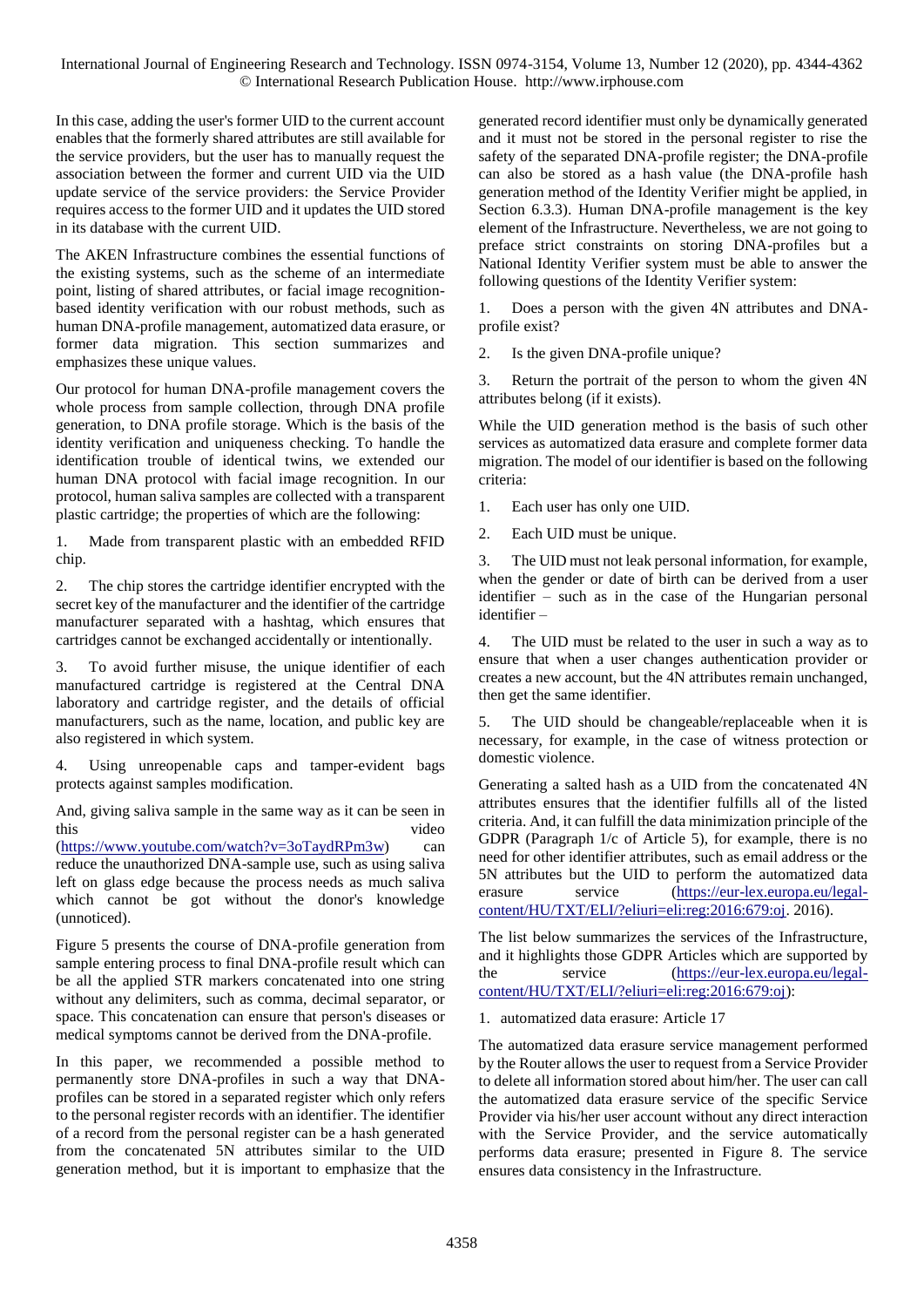2. former data migration: Article 20

1. former data migration certificate generation

The certificate is generated by the user account deletion algorithm; Pseudocode 5 describes the method of which. An example former data migration certificate and the scheme of that is available in our Zenodo repository [37].

2. former data import service

It performs the import of the exported data using the former data migration certificate generated by the user account deletion method; Pseudocode 6 describes the method of which.

3. former and current UID association

In this case, adding the user's former UID to the current account enables that the formerly shared attributes are still available for the service providers, but the user has to manually request the association between the former and current UID via the UID update service of the service providers: the Service Provider requires access to the former UID and it updates the UID stored in its database with the current UID.

4. the model of the UID converter table

Using UID converter tables ensures that a changed UID can be related to a former UID stored in the database of a Service Provider to avoid anomalies and inconsistencies. So, the role of the UID converter table is to keep a record of who has access to a specific system and to associate the entity identifier created in the given role to the entity's UID; presented in Figure 9.

3. Shared attributes monitoring service: Article 15

The method of user authentication and attribute sharing is based on the concept of Google Sign-in service extended with a detailed list of shared attributes – active and archive as well – allowing the user to follow what shared with whom in accordance with Article 15 of the GDPR. The user can check what attributes are shared with service providers without directly interacting with them. And, by way of the attribute transfer, which is performed in case of each authentication, occurring in the point 4 of Figure 7, the Infrastructure enables the local service provider to maintain the correctness and consistency of data required under Paragraph 1/d of Article 5 of the GDPR.

# **IV. CONCLUSION**

In our Infrastructure design, we were about to give a solution which might be a unified framework of cooperation among existing providers without forcing users to use an uncountable set of access data, and which solution includes and expands the essential services, such as former data migration, shared attribute monitoring, or automatized data erasure. In addition, we have paid special attention to reducing the vulnerabilities caused by the deficiencies of existing solutions described in the Introduction.

As the main solution, in the Infrastructure, each user has only one user account to reduce the vulnerability caused by that human password memorization is limited and the use of a NIST AAL3-compliant 2FA is mandatory to ensure the high-level security. In addition, the human DNA-based identity verification and uniqueness checking further increase the security by eliminating those vulnerabilities that might result in identity crimes due to applying document-based proofing, such as PRADO security features cannot be examined in scanned images or the accuracy and expiry of identity information cannot be verified without a live connection to the authorities.

While, SSO-bypassing and insecure service provider identity verification also need treatment, as these are also serious vulnerabilities that can further weaken the security. Mandatory use of Extended Validation SSL certificates and performing user authentication via the Router can treat these vulnerabilities.

In spite of the fact that the Infrastructure might seem to be unrealizable, it is very important to emphasize that all of its components, except the protocol of human DNA-profile management, are completely available; these only need some modifications or extensions, for example, Google Sign-in, STORK infrastructure, Yoti ID, or Auth0.com service. In addition, the bases of human DNA management have already been laid, they only require some new viewpoints and devices.

Before starting the design, we formulated some hypotheses to validate the need for such an infrastructure. This section presents the validation of these hypotheses.

*Compared to authentication solutions which are used nowadays (when every user has M sets of access data) a globally centralized solution (when every user has only one set of access data) results in a significantly lower security risk using the National Institute of Standards and Technology Authenticator Assurance Level 3 (NIST AAL3), and M > 1.* 

User authentication can be selected into three groups: local, locally centralized (SSO), globally centralized. Local authentication is when every user has M=N sets of access data, opposite this, globally centralized authentication is when every user has only one set of access data  $(M=1)$ , and locally centralized is between them because in this case, every user has  $M \leq N$  sets of access data but at least  $M = 2$ . For example, eduID, STORK, or login.gov are locally centralized authentication solutions because a user cannot use all the services with only one of them.

Nowadays, local authentication is the most common way, only 6.30 percent of the inspected 912,206 websites supported SSO [23]. In our study [36]. We also inspected the SSO use of 100 websites (from little webshops to big banks) and found that none of them applied NIST AAL3-compliant 2FA. These deficiencies rise the possibility/risk of the most common attacks become successful, such as Phishing, Identity Theft, or Information Leakage. Another significant problem is that the users' password memorization is limited and it causes problems, such as forgetting or mixing passwords, and might cause vulnerabilities, such as passwords in a post-it, regularly requested password resets, or use of untrusted password manager applications based on that the paper [3], highlighted that 54.75 percent of the respondents made physical notes about their passwords while users had at least 5 passwords and 0.7 percent of these passwords met the recommendations of NIST.

Applying NIST AAL3-compliant 2FA significantly reduces the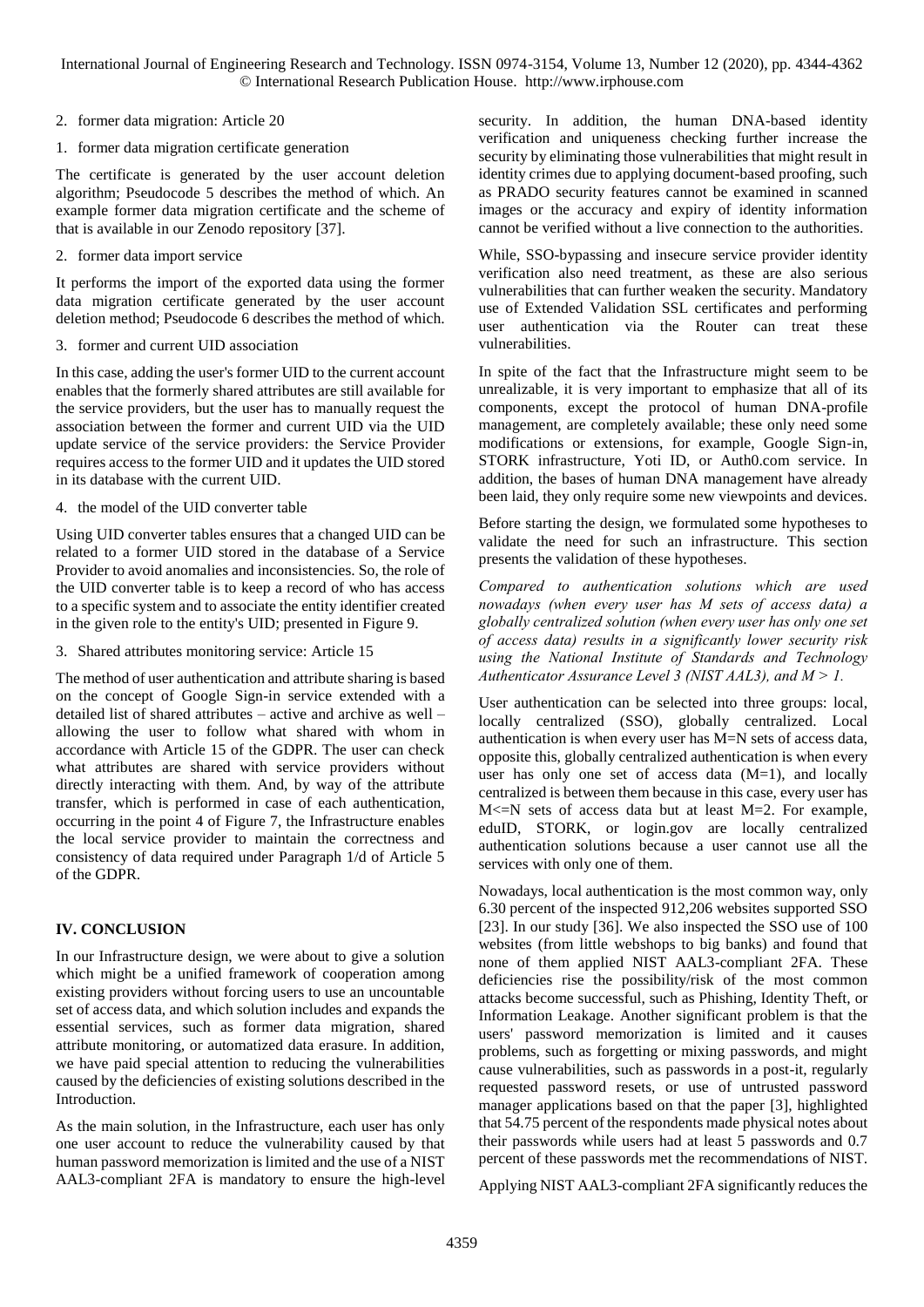chance that attacks become successful in all the cases of user authentication. The higher degree of centralization in user authentication significantly reduces the number of access data  $(M < = N)$ , but  $M = 1$  can only be reached with global centralization. In our Infrastructure, it does not mean that there is only one authentication provider but an unbounded number of authentication providers might connect to the Infrastructure; the restriction is that every user has only one user account. In the case of the NIST AAL3 level, the access data must include a hardware security key, which, if the unique password scheme is followed for each account, should also be unique (K=M). Which also causes the same problems as the password memorization. When M=1 with one hardware security device, the user only needs to manage three Memorized Secrets, such as one username, one password, and one PIN code for a hardware security key.

Denise Ranghetti and her colleagues found that the rate of users' password memorization problems is 53.10 percent for 1- 3 passwords, 80.70 percent for 4-6 passwords, and 84.00 percent for 7-9 passwords. It means that if a user has only 1-3 passwords, then the security risk is definitely lower than using several user accounts with more than one set of access data at NIST AAL3.

*Introducing a global UID with a globally centralized authentication can significantly reduce resource requirements and the number and type of required attributes in the case of data protection principles implementation than applying local or locally centralized authentication.*

The Infrastructure developed by us requires an authentication provider or a service provider to implement all the functions that perform such services as shared attributes monitoring, former data migration, or automatized data erasure.

Without shared attributes monitoring, the user has to manually list all attribute shares, but any of the authentication providers connected to the Infrastructure solves it instead of the user. For example, STORK or eduID services do not provide a list to the user about shared attributes.

Without globally unique UID, the automatized data erasure service has to require additional attributes which can undoubtedly verify the user, such as name, date of birth, place of birth, or parent's name – for example, the e-mail address cannot be appropriate because a user might have more than one –. And of course, without shared attributes monitoring the user does not know where data erasure should be requested.

Using hash values generated with secure officially approved hash functions instead of storing plain-text information ensures that even if the database is compromised, hashed values cannot be decrypted or guessed based on the following statement of [6].

"With a well-designed cryptographic hash function, it is not feasible to construct or find a message that will produce a given hash value (pre-image resistance), nor is it feasible to find two messages that produce the same hash value (collision resistance)."

The Infrastructure introduced in our paper can be a reliable source of the necessary user information for service providers;

possibilities lying in the service are highlighted in the following.

Based on the [16], statistical data of Facebook, 8,200 million user accounts were deleted from the system in 2019, and, as a result of that, the ratio of fictitious accounts could be around 5 percent (M. Armstron. 2020). Facebook can request an official identity document to verify the user's identity, but it is not part of the registration, which might cause fake accounts. Beyond the fact of misuse of others' personal information, this can lead to manipulation in matters of great importance, such as United States presidential elections, Hungarian elections, or the migrant crisis [25; 18]. While, in the case of dating portals, fake accounts can be sources of such problems as using others' images.

Considering that social media platforms – such as Facebook, Instagram, or Twitter – act as primary sources of opinion, and dating portals are the primary sources of meeting new partners, it will be inevitable in the future that authentic identity verification is performed during user registrations. In this process, the Infrastructure might ensure that users have only one account in these sites; and that only real people can register accounts with their own attributes only.

In the case of the employee market, we can also draw up a possible application. For example, LinkedIn is one of the biggest platforms for employees for sharing their professional achievements with companies and partners. Based on personal experiences and relying on statistics published on social media platforms, checking the professional background of a future employee could mean considerable headaches for a company. The reason of this is the use of divided and multiple user account platforms for sharing professional achievements. Linking scattered information is not solved in all cases, if the person does not use unique identifiers, such as email address or publication identifier, then it is virtually impossible to associate the datasets of various platforms with absolute certainty. To tackle this issue, the unique identifier of the Infrastructure we developed could be used well, which can unequivocally authenticate (find) the specific person in all isolated databases.

 Based on the abstract infrastructure models developed we aim to carry out a practical implementation in a pilot project, which would be a fine opportunity for the testing and assessment of the Infrastructure in a practical environment. The results of the analysis would be used in our publication on practical implementation.

Some special functions are planned, such as National Identity Verifiers might notify the person who belongs to the given 4N attributes during the registration process, for example, via SMS or e-mail messages to avoid unauthorized registrations. While, the gigantic task of centrally managing the Infrastructure is similar to monitoring the Domain Name System by the Internet Corporation for Assigned Names and Numbers. As envisaged, the Infrastructure we developed would also be operated under an organization founded by participating countries, with particular attention to a georedundant design. The solution for the management of processes carried out between linked island-like services is provided by the OASIS Web Services Transaction (WS-TX) standard to avoid inconsistent processes, for example, the payment was successful and the costs were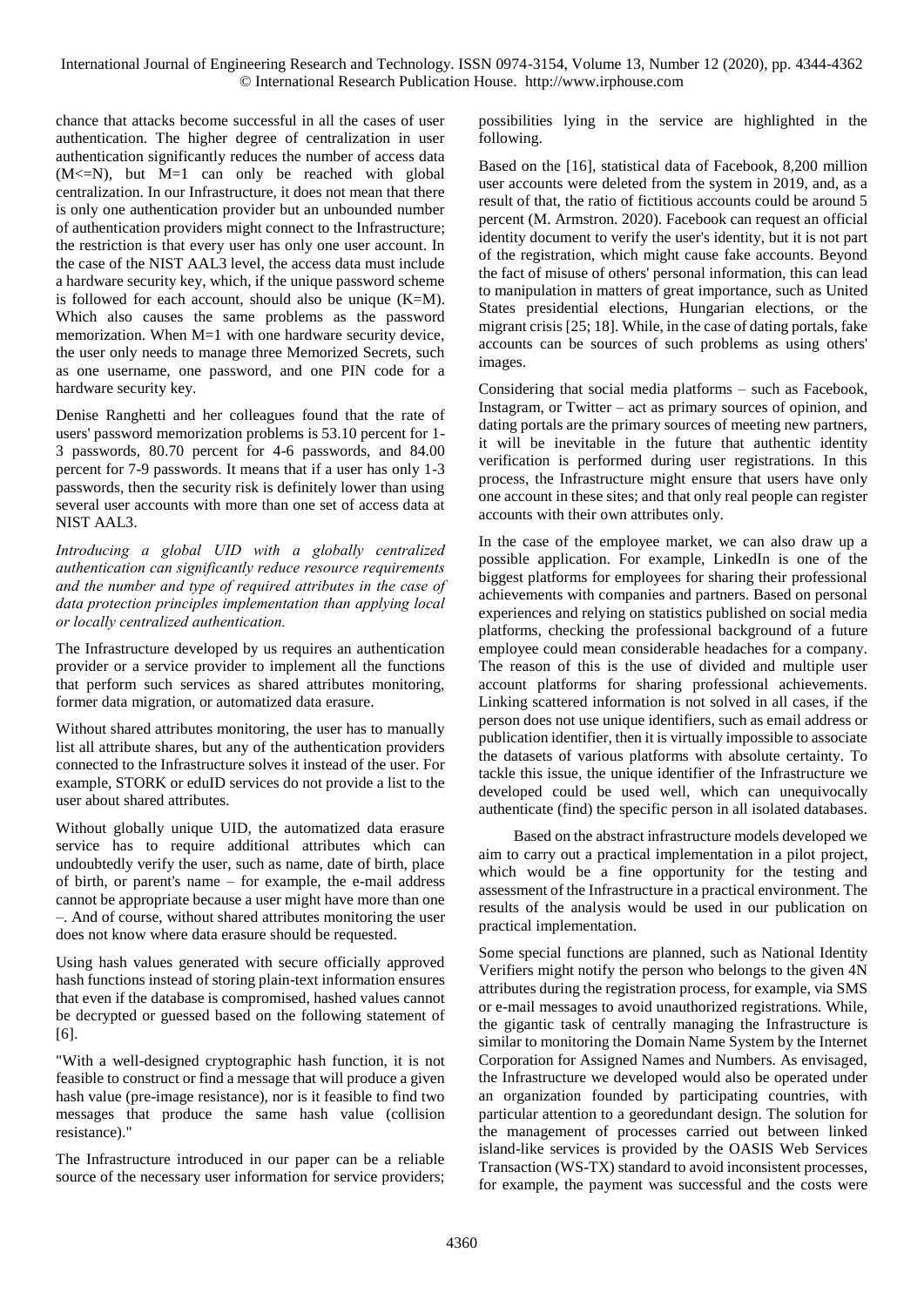transferred, but the webshop canceled the delivery of the purchased product [28].

#### **V. CONFLICT OF INTEREST**

We wish to confirm that there are no known conflicts of interest associated with this publication and there has been no significant financial support for this work that could have influenced its outcome.

## **VI. ACKNOWLEDGEMENT**

Thank you for your support: Peter G. Gyarmati (1941, software engineer), József Tick (Óbuda University), Gyöngyi Bujdosó (Debrecen University), Balázs Egyed (SYNLAB, ELTE), Ferenc Fazakas (Debrecen University), Yoti ID team, Attila Tamás Adamkó (Debrecen University). This work was supported by the construction of EFOP-3.6.3-VEKOP-16- 2017-00002. The project was supported by the European Union, co-financed by the European Social Fund.

## **REFERENCES**

- [1] ENISA Threat Landscape Report 2018. 2019. [https://doi.org/https://doi.org/10.2824/622757.](https://doi.org/https:/doi.org/10.2824/622757)
- [2] Watson CI, Fiumara GP, Tabassi E, Salamon WJ, Flanagan PA. Fingerprint Vendor Technology Evaluation, Gaithersburg, MD. 2014. https://doi.org/10.6028/NIST.IR.8034.
- [3] Pilar DR, Jaeger A, Gomes CF, Stein LM. Passwords usage and human memory limitations: A survey across age and educational background. PloS one. 2012 Dec 5;7(12):e51067.
- [4] Doc 9303 Machine Readable Travel Documents Part 3: Specifications Common to all MRTDs, 7th ed., International Civil Aviation Organization. 2015. https://www.icao.int/publications/Documents/9303\_p3\_c ons\_en.pdf.
- [5] Torroglosa E, Ortiz J, Skarmeta A. Matching federation identities, the eduGAIN and STORK approach. Future Generation Computer Systems. 2018 Mar 1;80:126-38.
- [6] Barker E, Barker W, Burr W, Polk W, Smid M. NIST special publication 800-57. NIST Special publication. 2007 Mar;800(57):1-42.
- [7] Google Sign-in OAuth, (n.d.). [https://developers.google.com/identity/protocols/OAuth2.](https://developers.google.com/identity/protocols/OAuth2)
- [8] Guidelines for The Issuance and Management of Extended Validation Certificates, v.1.7.2., 2020. https://cabforum.org/wp-content/uploads/CA-Browser-Forum-EV-Guidelines-v1.7.2.pdf.
- [9] Chung H, Iorga M, Voas J, Lee S. Alexa, can I trust you?. Computer. 2017 Sep 22;50(9):100-4.
- [10]How does Yoti work: authentication flow, (n.d.). [https://www.yoti.com/business/how-does-yoti-work/.](https://www.yoti.com/business/how-does-yoti-work/)
- [11]IETF RFC 5280 Internet X.509 Public Key Infrastructure standard. 2008. https://tools.ietf.org/html/rfc5280.
- [12]IETF RFC 5754 Using SHA2 Algorithms with Cryptographic Message Syntax standard, 2010.

https://tools.ietf.org/html/rfc5754.

- [13]ISO 3166 Country Codes alpha-3. 2013. https://www.iso.org/iso-3166-country-codes.html.
- [14]ISO 8601 Date and time format. 2004. https://www.iso.org/iso-8601-date-and-time-format.html.
- [15]ISO/IEC 19794-5:2011 Part 5: Face image data. 2011. [https://www.iso.org/standard/50867.html.](https://www.iso.org/standard/50867.html)
- [16] Clement J. Global number of fake accounts taken action on by Facebook from 4th quarter 2017 to 1st quarter 2020, 2020. [https://www.statista.com/statistics/1013474/facebook-](https://www.statista.com/statistics/1013474/facebook-fake-account-removal-quarter/)

[fake-account-removal-quarter/.](https://www.statista.com/statistics/1013474/facebook-fake-account-removal-quarter/)

- [17] Paone JR, Flynn PJ, Philips PJ, Bowyer KW, Bruegge RW, Grother PJ, Quinn GW, Pruitt MT, Grant JM. Double trouble: Differentiating identical twins by face recognition. IEEE Transactions on Information forensics and Security. 2014 Jan 2;9(2):285-95.
- [18]Juhász A, Szicherle P. The political effects of migrationrelated fake news, disinformation and conspiracy theories in Europe. Friedrich Ebert Stiftung, Political Capital Policy Research & Consulting Institute, Budapest. 2017 May.
- [19]Rjaško M. Properties of cryptographic hash functions. Mikulášska Kryptobesıdka. 2008 Jun 9:53-62.
- [20]Dworkin MJ. SHA-3 standard: Permutation-based hash and extendable-output functions. 2015 Aug 4.
- [21]Locklear M. Fake Alexa setup app is topping Apple's App Store charts. 2018. [https://live.engadget.com/2018/12/27/fake-alexa-app](https://live.engadget.com/2018/12/27/fake-alexa-app-topping-apple-app-store-charts)[topping-apple-app-store-charts.](https://live.engadget.com/2018/12/27/fake-alexa-app-topping-apple-app-store-charts)
- [22]Armstrong M. 16% of All Facebook Accounts Are Fake or Duplicates. 2020. [https://www.statista.com/chart/20685/duplicate-and-false](https://www.statista.com/chart/20685/duplicate-and-false-facebook-accounts/)[facebook-accounts/.](https://www.statista.com/chart/20685/duplicate-and-false-facebook-accounts/)
- [23]Ghasemisharif M, Ramesh A, Checkoway S, Kanich C, Polakis J. O single sign-off, where art thou? an empirical analysis of single sign-on account hijacking and session management on the web. In27th {USENIX} Security Symposium ({USENIX} Security 18) 2018 (pp. 1475- 1492).
- [24]Chandrana NR, Manuelb EM. Performance Analysis of Modified SHA-3. Procedia Technology. 2016 Jan 1;24:904-10.
- [25]Grinberg N, Joseph K, Friedland L, Swire-Thompson B, Lazer D. Fake news on Twitter during the 2016 US presidential election. Science. 2019 Jan 25;363(6425):374- 8.
- [26]Grassi PA, Lefkovitz NB, Fenton JL, Danker JM, Choong YY, Greene K, Theofanos MF. Digital Identity Guidelines: Enrollment and Identity Proofing Requirements [including updates as of 12-01-2017]. 2017 Dec 1.
- [27]Grassi PA, Lefkovitz NB, Fenton JL, Danker JM, Choong YY, Greene K, Theofanos MF. Digital Identity Guidelines: Enrollment and Identity Proofing Requirements [including updates as of 12-01-2017]. 2017 Dec 1.
- [28] Grassi PA, Fenton JL. NIST Special Publication 800-63-3. Digital Identity Guidelines. National Institute of Standards and Technology. 2017.
- [29]Grother P, Ngan M. Face Recognition Vendor Test (FRVT), Gaithersburg, MD. 2014.